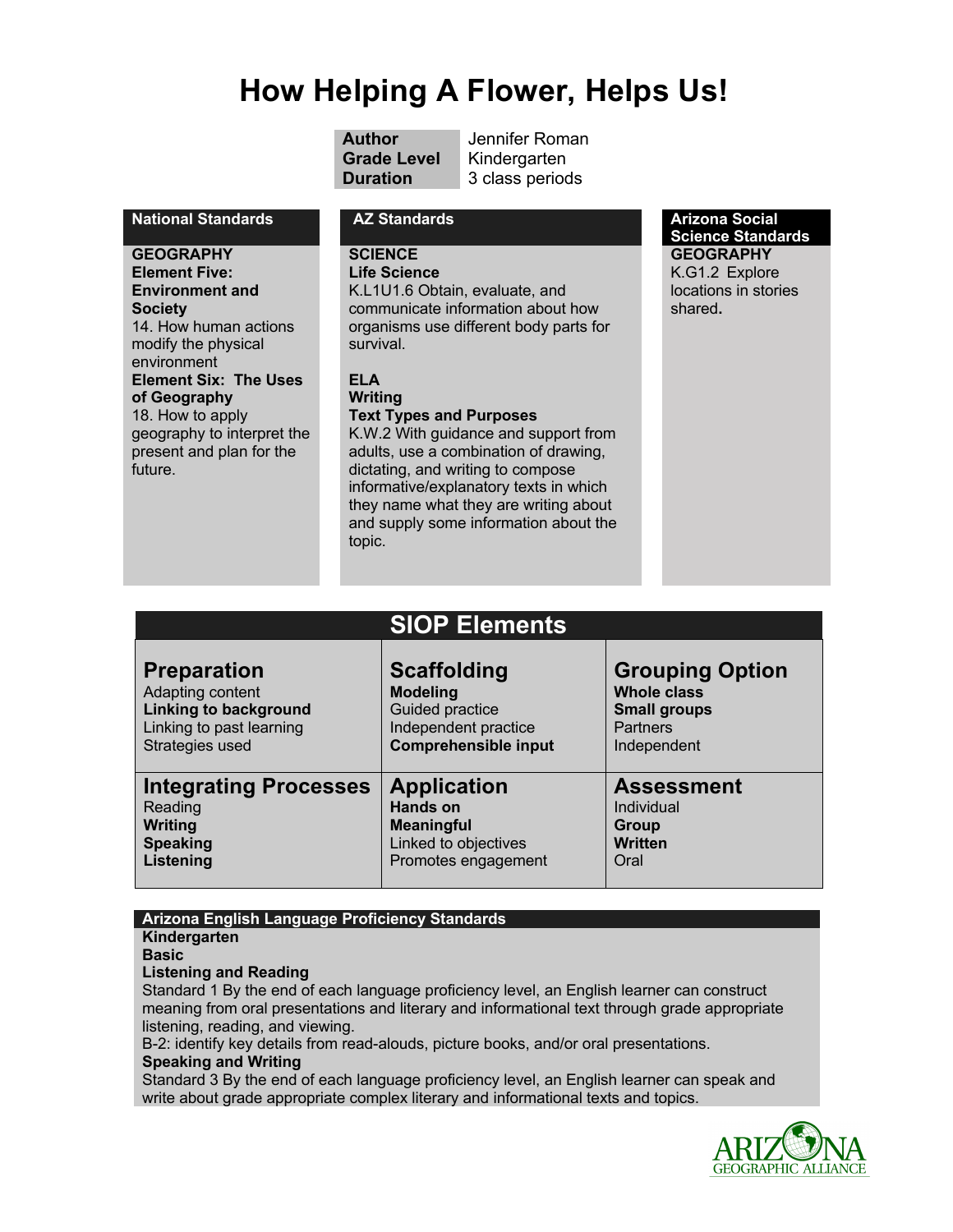# How Helping A Flower, Helps Us!

B-1 tell or dictate simple messages about a variety of topics, experiences, or events. B-2: add appropriate drawings or other visual displays to provide additional detail to a variety of topics, experiences, or events.

### **Interactive Communication**

Standard 7 By the end of each language proficiency level, an English learner can conduct research and evaluate and communicate findings to answer questions or solve problems. B-2: participate in shared research and writing projects by communicating findings.

# **Overview**

Plants have a vital role in our ecosystem for a variety of reasons. Students benefit from learning about how their actions can have a negative or positive impact on plant life around them. This will allow students the opportunity to think about how to help their environment through multiple platforms.

# **Purpose**

In this lesson, students will expand the simple action of taking the flower off a bush to how this action interfers with the life cycle of plants. Thus they learn of the magnitude of their actions and learn to protect and value our environment. This lesson contains adaptations for diverse learners (ELLs).

# **Key Vocabulary**

**deforestation**: when forests are cut down and not replanted

**seeds**: are the small objects produced by plants from which new plants grow

**negative**: a bad thing

**positive**: a good thing

**scatter**: to cause things to go in different directions **life cycle**: is a series of changes that happens to all living things.

# **Materials**

- Images of Common Flowers in Arizona
- Projection device
- Chart paper or whiteboard
- **Crayons**
- Blank white paper
- Area in the school with plant life (bushes, trees, flowers etc.)
- Vocabulary Cards
- Plant the Tiny Seed (4.14 min) https://www.youtube.com/watch?v=MHRDM5nb 8Ks
- Plant Life Cycle (3.34 min) https://www.youtube.com/watch?v=nFRvDTwG DMo&t=88s
- Deforestation Facts for Kids https://kids.kiddle.co/Deforestation
- **Markers**
- **Scissors**
- Poster board
- Plant Life Cycle coloring pages
- Group Grading Sheet

# **Objectives**

The student will be able to:

- 1. Describe the life cycle of a plant.
- 2. Identify why plants are important.
- 3. Create a plan for how to help plants in the environment.

# **Procedures**

# **SESSION ONE**

### **Engage:**

- 1. Begin the lesson by gathering students on the carpet and asking: "What is a flower?" and "What is your favorite flower?" **(Preparation: Linking to background, Grouping Option: Whole class)**
- 2. Project the Images of Common Flower in Arizona. Ask if they have seen any of those flowers around their neighborhoods. **(Scaffolding: Comprehensible input, Preparation: Linking to background)**
- **3.** Distribute drawing paper and crayons. Ask students to draw and color a flower that is their favorite or one that they would want to see. Have a few students share their drawings with the class by explaining their artwork. **(Application: Hands-on, Promotes engagement)**
- **4.** Next, ask students: Have you picked flowers? After students answer the question about picking flowers, take the conversation to the next step. Ask, "How would a flower feel if it got

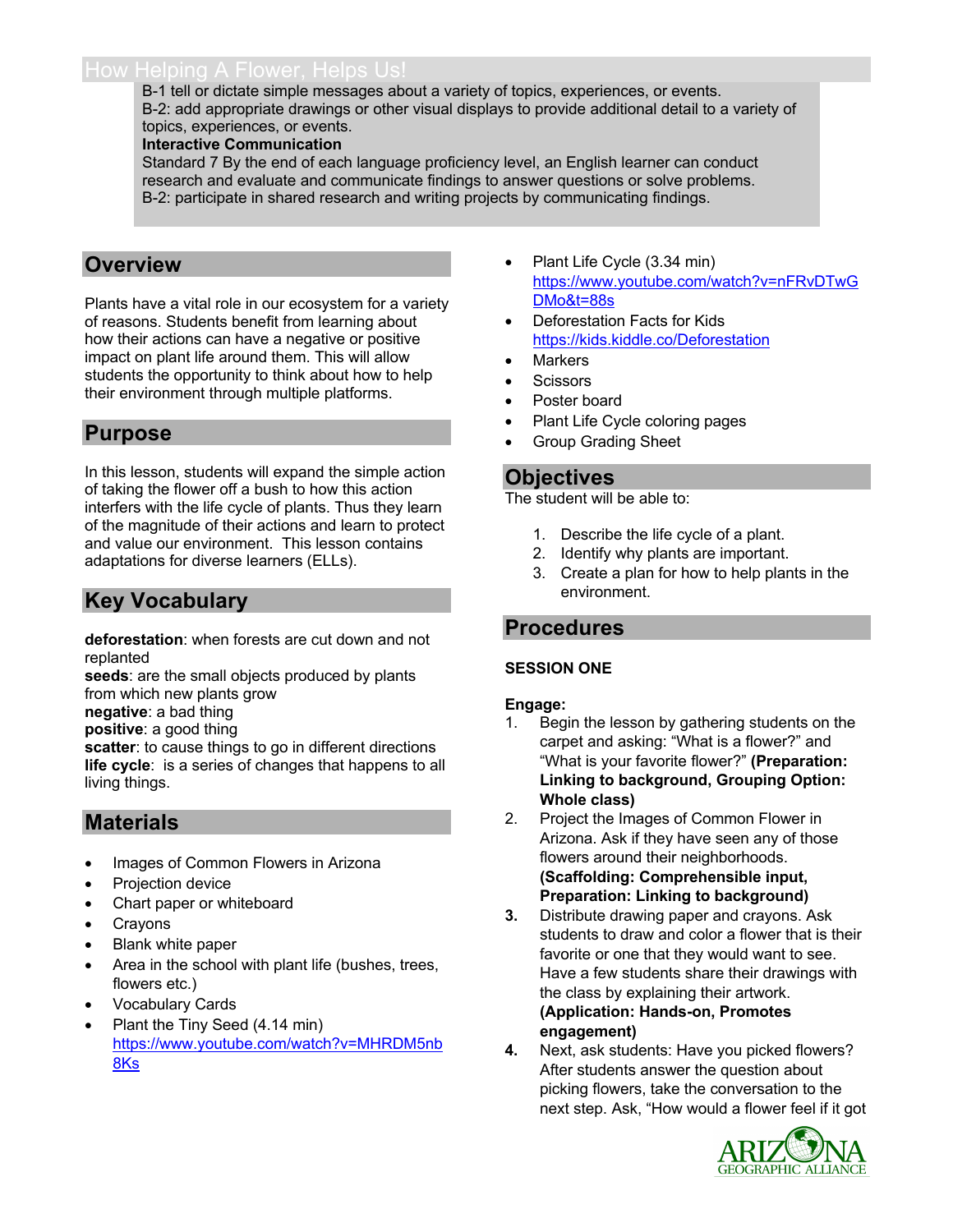picked?" If students are struggling to come up with responses, the question can be asked as, "How would you feel if you were the flower?" **(Application: Meaningful)**

### **Explore:**

- 5. Tell students that you will be taking a short trip to a spot in the school where there will some flowers/plant life. Allow students to explore and make observations about the type of plants in their school. Encourage them to use their five senses and be hands on with their exploring. **(Application: Hands-on, Promotes engagement)**
- **6.** Call students back to a designated spot. Have students share observations with a partner. Remind them that listening, and speaking is key to sharing what they both saw. **(Integrated Processes: Listening, Speaking, Grouping Option: Partners)**
- **7.** Return to class. Write the following questions on the board.
	- How do you think a plant/flower grows?
	- What does it need to grow?
	- What might happen if you take a leaf/flower off the tree or bush?
- 8. Conclude the session by having students share their answers with the whole class. **(Integrated Processes: Listening, Speaking, Grouping Option: Whole class)**

# **SESSION TWO**

### **Explain:**

- 1. Begin the session by having students recall what they remember about yesterday's exploration outside especially about how plants grow, what they need to grow etc. **(Preparation: Linking to past learning)**
- **2.** Introduce the vocabulary that will be used in the rest of the lesson by projecting the Vocabulary Cards, explaining the definitions, and then posting the cards on the Word Wall. **(Application: Comprehensible input)**
- 3. Prepare students for watching the YouTube video on the plant cycle by writing these questions on the board.
	- What did the plant seed need to grow?
	- How many times did the plant get water or sunlight?
	- How the did the plant change?
- 4. Project "Plant the Tiny Seed" video (4.14 min) https://www.youtube.com/watch?v=MHRDM5n

b8Ks and review key vocabulary (scatter, seed, life cycle) as it comes up in the read aloud.

- 5. Refer back to the questions that students were given to think about and ask for thoughts or comments. **(Scaffolding: Comprehensible input, Application: Linked to objectives)**
- 6. Have students act out the life cycle of a seed with the students. Have them kneel down and while you are "watering" and providing "sunlight." Then have the students slowly grow taller. **(Scaffolding: Comprehensible input, Application: Promotes engagement)**
- **7.** Project Plant Life Cycle video (3.34 min) https://www.youtube.com/watch?v=nFRvDTwG DMo&t=88s **(Scaffolding: Comprehensible input, Application: Linked to objectives)**

# **Elaborate:**

- 8. Write on the board: What are the things that a flower/plant needs to grow? Ask students, "What can happen if the flower does not get enough sunlight or water?" Make a list of water, sunlight, soil, and good climate (not too cold). (**Application: Linked to objectives)**
- 9. Remind the students about the exploration from the day before with questions. "Did some of you bring back plants or flowers from the exploration? What happens to the flower when you pick it off the bush?" If it doesn't have a change to spread its seeds, then there won't be new plants to grow.) (**Application: Linked to objectives)**
- 10. Explain to students that just like they took the flower off the bush and stopped the plants from making new plants; this is happens to other plants too.
- 11. Explain to the students that this happens to trees all around the world. Trees are cut down for a lot of reasons. When a forest is destroyed by cutting and not replanted, this is called deforestation. (**Application: Meaningful)**
- 12. Have students repeat vocab word, deforestation. Describe a forest. Point to the Word Wall and the picture of deforestation or project the Vocabulary Card. Share that trees are cut down and the land is left empty. More seeds are not scattered or planted again.
- 13. Show some of the pictures of deforestation from website https://kids.kiddle.co/Deforestation
- 14. Explain that trees are very important because we need them to create oxygen (air) and that's what we breathe. While trees are cut down to make paper, napkins and sorts of other things; we cannot cut them all down because we need the oxygen.